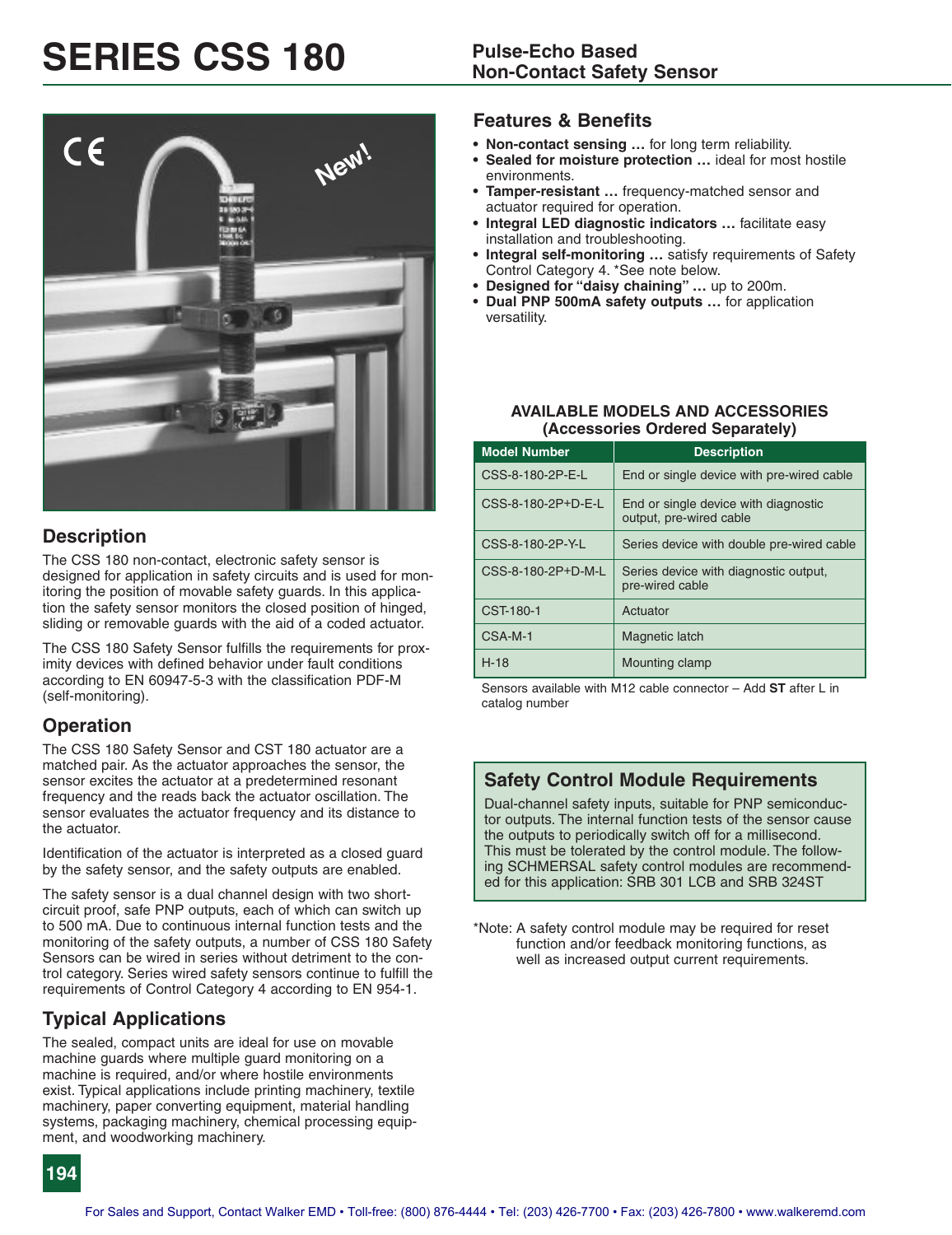### **MECHANICAL SPECIFICATIONS**

| <b>Housing</b>                 | Glass fiber reinforced thermoplastic                                      |  |  |
|--------------------------------|---------------------------------------------------------------------------|--|--|
| <b>Degree of Protection</b>    | <b>IP67</b>                                                               |  |  |
| <b>Switching Distance</b>      | 8mm (Nominal)                                                             |  |  |
|                                | 7.0mm to 9.5mm (Maximum)                                                  |  |  |
| <b>Operating Temperature</b>   | $-25^{\circ}$ C to $+55^{\circ}$ C                                        |  |  |
| <b>Storage Temperature</b>     | $-25^{\circ}$ C to $+85^{\circ}$ C                                        |  |  |
| <b>Hysteresis</b>              | $\leq 0.5$ mm                                                             |  |  |
| Repeatability                  | $\leq 0.2$ mm                                                             |  |  |
| <b>Response Time</b>           | $\leq$ 30ms                                                               |  |  |
| <b>Vibration Resistance</b>    | 10-55Hz, amplitude 1mm                                                    |  |  |
| <b>Shock Resistance</b>        | 30g/11ms                                                                  |  |  |
| <b>Conformity to Standards</b> | <b>CE</b><br><b>BG</b><br>EN 60947-5-3 UL<br>EN 954-1<br><b>IEC 61508</b> |  |  |

### **ELECTRICAL SPECIFICATIONS**

| <b>Mode of Operation</b>        | Inductive                                            |
|---------------------------------|------------------------------------------------------|
| <b>Rated Operating Voltage</b>  | 24 VDC -15%/+10%                                     |
| <b>Rated Operating Current</b>  | 1.0A                                                 |
| <b>No Load Current</b>          | 0.05A                                                |
| <b>Residual Current</b>         | $\leq 0.5$ mA                                        |
| <b>Rated Impulse</b>            | 0.8kV                                                |
| <b>Withstand Voltage</b>        |                                                      |
| <b>Rated Insulation Voltage</b> | 32 VAC/VDC                                           |
| <b>Safety Outputs</b>           | (2) PNP, short-circuit proof                         |
| <b>Safety Output Current</b>    | 0.5A per output                                      |
| <b>Safety Output</b>            | Max. 0.5V                                            |
| <b>Voltage Drop</b>             |                                                      |
| <b>Signaling Output</b>         | PNP, short-circuit proof                             |
| <b>Signaling Output</b>         | Max. 4V below rated operating                        |
| <b>Operating Voltage</b>        | voltage                                              |
| <b>Signaling Output</b>         | Max. 0.05A                                           |
| <b>Operating Current</b>        |                                                      |
| <b>Type Interconnection</b>     | $4x0.5$ mm <sup>2</sup> , 5x0.34mm <sup>2</sup> , or |
| Cable                           | 7x0.25mm <sup>2</sup>                                |
|                                 |                                                      |

### **DIMENSIONS**

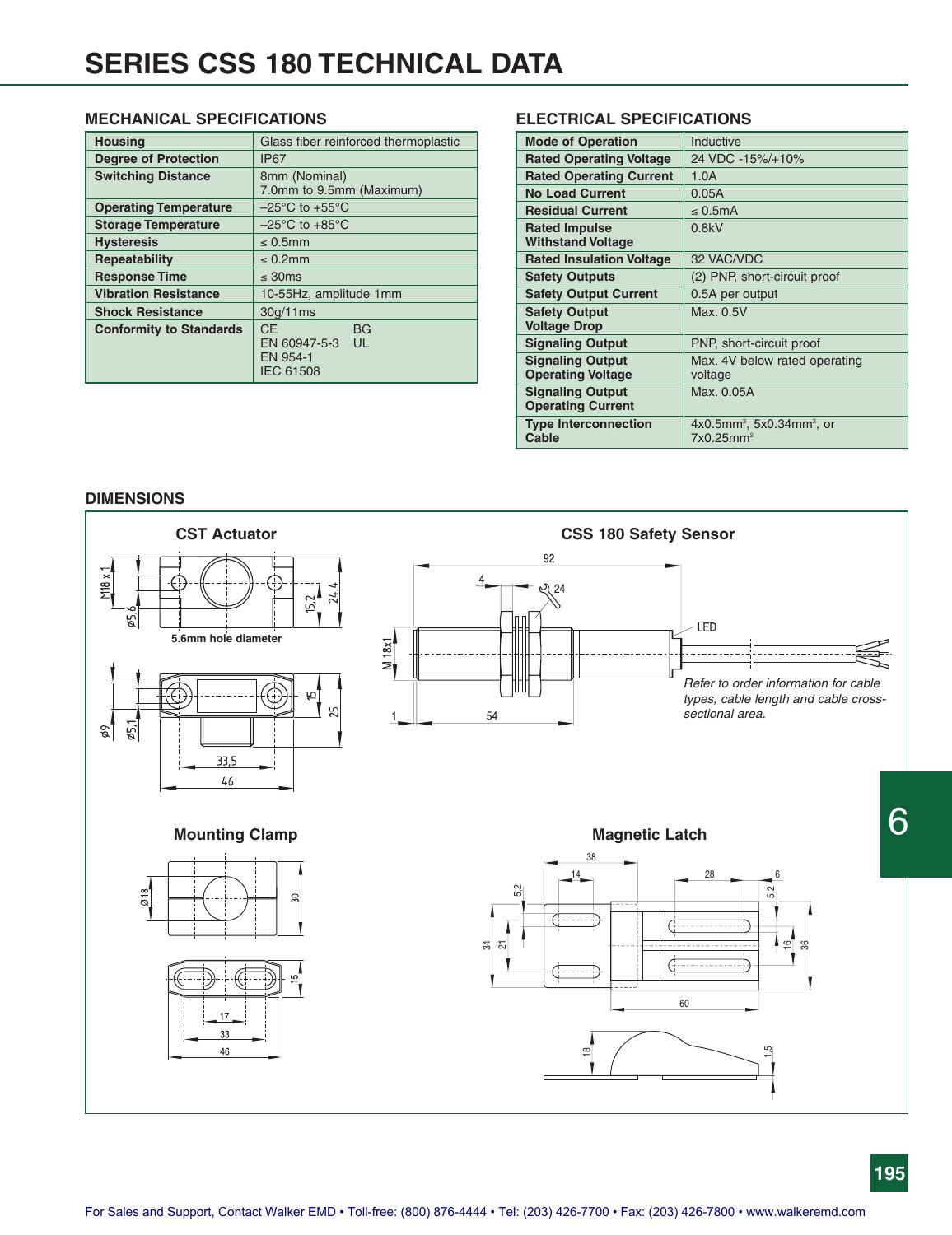### **SWITCHING DISTANCES, FLUSH MOUNTING**



Minimum distance between two sensor sets: approximately 100mm

### **Typical Response Range of the Sensor CSS 180**

| $S_{ON}$ Switch-on point $S_{ON} < S_H < S_{OFF}$ |                                                    |
|---------------------------------------------------|----------------------------------------------------|
|                                                   | $S_{OFF}$ Switch-off point $S_H$ = Hysteresis area |

- S<sub>ao</sub> Assured operation point
- S<sub>ar</sub> Assured release point according to EN 60947-5-3

The envelope curves indicate the switch-on and switch-off points of the CSS 180 sensor relative to the target. The maximum offset of the target from sensor axis is approx. 7mm. Flush-mounting of the sensor or actuator reduces the switching distance. (When the sensor and actuator protrude 2mm out of their mountings the switching distance is not reduced.) Changes in temperature have only a slight effect on the switching points.

### **Function table of visual diagnostic LED, electronic diagnostic output and safety outputs**

| Visual diagnostic (red) | <b>Cause of fault</b>           | <b>Sensor condition</b> |                                                                                                                                             | Diagnostic LED color Electronic diagnostic Safety |                  |
|-------------------------|---------------------------------|-------------------------|---------------------------------------------------------------------------------------------------------------------------------------------|---------------------------------------------------|------------------|
| 1 pulse $\Box$          | Fault on Output Y1              |                         | in sensor end cap                                                                                                                           | output 24 VDC, 50 mA $ $ outputs                  |                  |
| $2$ pulses $\Box$       | Fault on Output Y2              | No target/Power on      | Green                                                                                                                                       | 0 V                                               | $\overline{0}$ V |
|                         |                                 | Actuated                | Yellow                                                                                                                                      | 24 V                                              | 24 V             |
| 3 pulses TITIL          | Cross-wire short Y1/Y2          | Actuated in limit area  | <b>Flashes yellow</b>                                                                                                                       | 2 Hz cycle                                        | 24 V             |
| $4$ pulses $\Box$       | Ambient temperature too high    | Fault                   | Flashes red                                                                                                                                 | 10 s delay                                        | 1 min delay      |
|                         | Incorrect or defective actuator |                         |                                                                                                                                             | $24 V - 0 V$                                      | $24 V - 0 V$     |
| Contin-<br><b>Luous</b> | Internal fault                  |                         | Six different fault conditions are signalled by the diagnostic LED<br>flashing with predefined pulse sequence or with continuous red light. |                                                   |                  |

## **NOTE ON SERIES CONNECTIONS**

- Series-wiring of sensors: A chain of self-monitored CSS 180 safety sensors can be wired in series without loss of control category 4 to EN 954-1. In this configuration, the redundant output of the first sensor is wired into the input of the next sensor.
- The voltage drop over a long sensor chain should be taken into account when planning cable routing. It depends on several factors, which are operating voltage, cable length and section, ambient temperature, number of series-wired sensors and the input load of the safety controller, up to a maximum of 200m.

**196**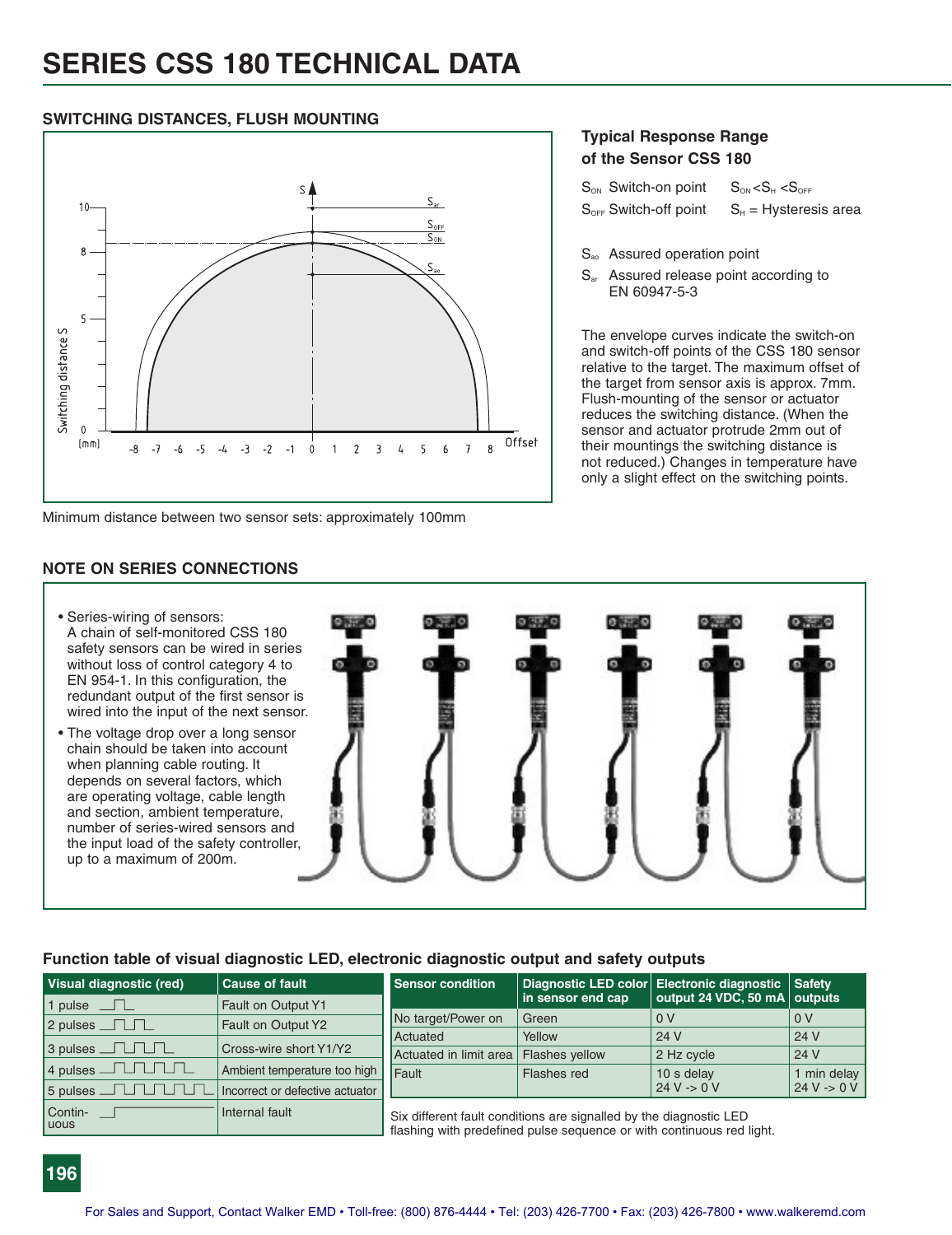### **Safety Sensors in large systems**

The sensors have separate input and output cables. The output of one sensor can be directly wired into the input of the next sensor. The sensor chain can be built up over a length of two hundred meters.

### **Sensors used:**

1 Safety Sensor CSS-8-180-2P-E-L: This sensor has one output cable. It is designed for the beginning of a chain or for use as a single device.

3 Safety Sensors CSS-8-180-2P-Y-L: These sensors have separate input and output cables. The output of the

first sensor is wired into the input of the next sensor and so on. This type of sensor can also be used as the first sensor in a chain, if the supply voltage is bridged to the safety inputs.

### **SERIES CONNECTION OF CSS-8-180**

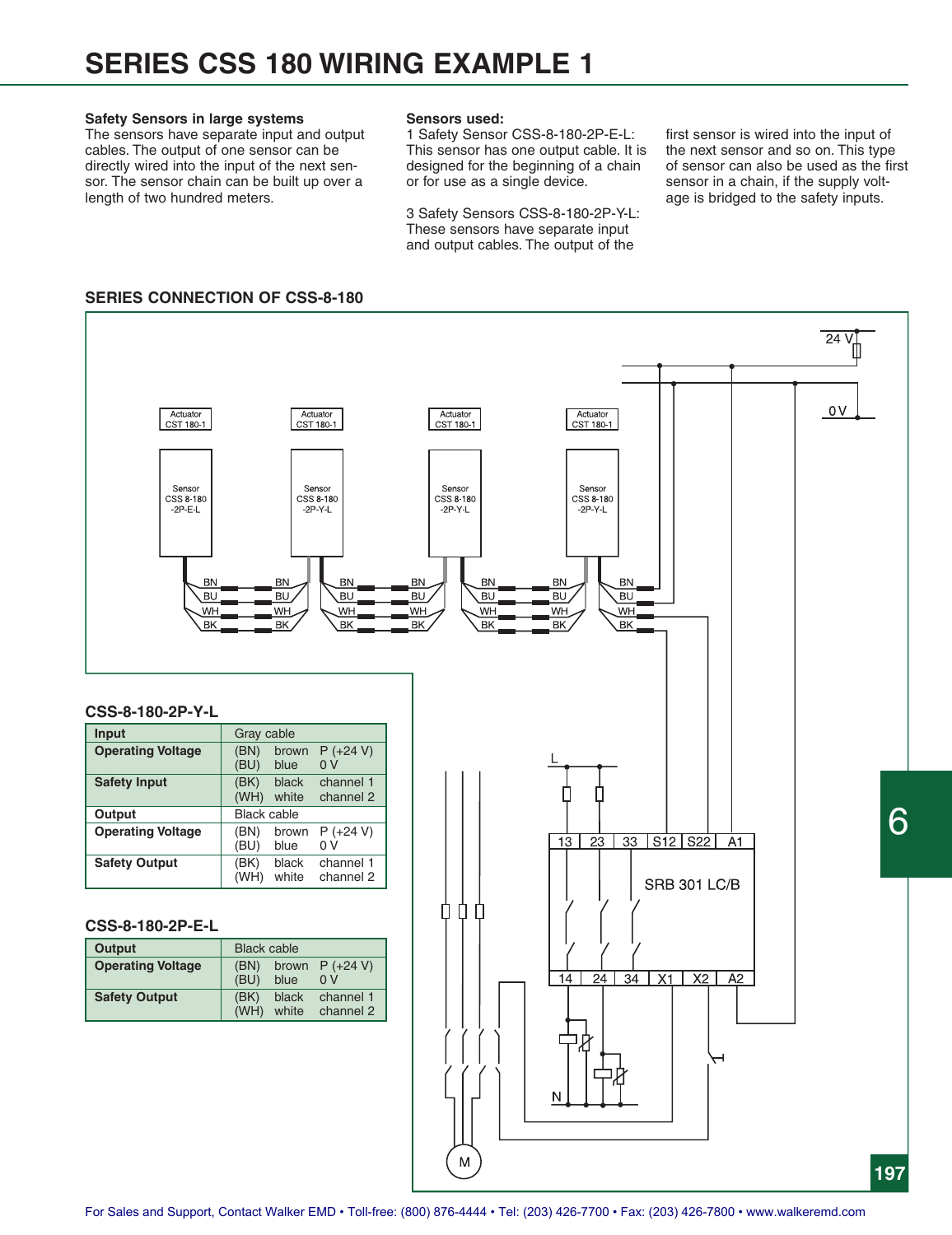**Series connection of Safety Sensors CSS 180 in small systems with a centralized control cabinet or wiring via junction boxes.**

### **Sensors used:**

1 Safety Sensor CSS-8-180-2P+D-E-L: This sensor has one output cable. It is designed for the beginning of a chain or for use as a single device.

3 Safety Sensors CSS-8-180-2P+D-M-L: The inputs and outputs of the sensors are brought out in one cable. The sensors are wired together in series in the control cabinet or in junction boxes.

This type of sensor can also be used as the first sensor in a chain, if the supply voltage is bridged to the safety inputs. For very long sensors chains it is recommended to feed the power supply directly to the first sensor in the chain to avoid excessive voltage drop. The safe outputs of the last sensor in the chain are connected to the safety control module.

If junction boxes are used, standard installation cable can be used for the wiring between junctions. When laid together with control cables in a separated cable channel, shielding is not necessary.



### **SERIES CONNECTION OF CSS-8-180**